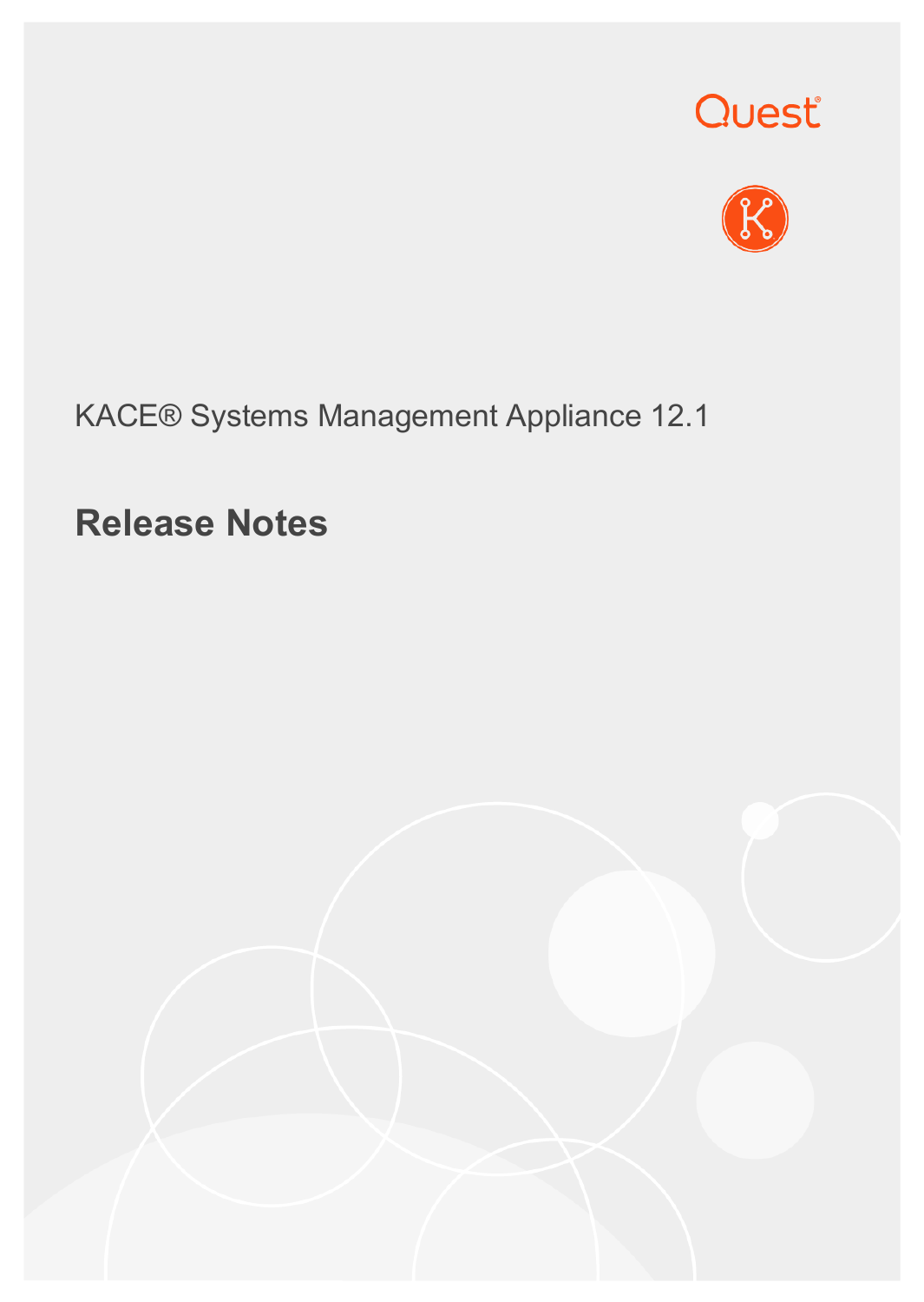## **Table of Contents**

| Update the KACE Systems Management Appliance server using an advertised update 12 |  |
|-----------------------------------------------------------------------------------|--|
|                                                                                   |  |
|                                                                                   |  |
|                                                                                   |  |
|                                                                                   |  |
|                                                                                   |  |
|                                                                                   |  |
|                                                                                   |  |
|                                                                                   |  |
|                                                                                   |  |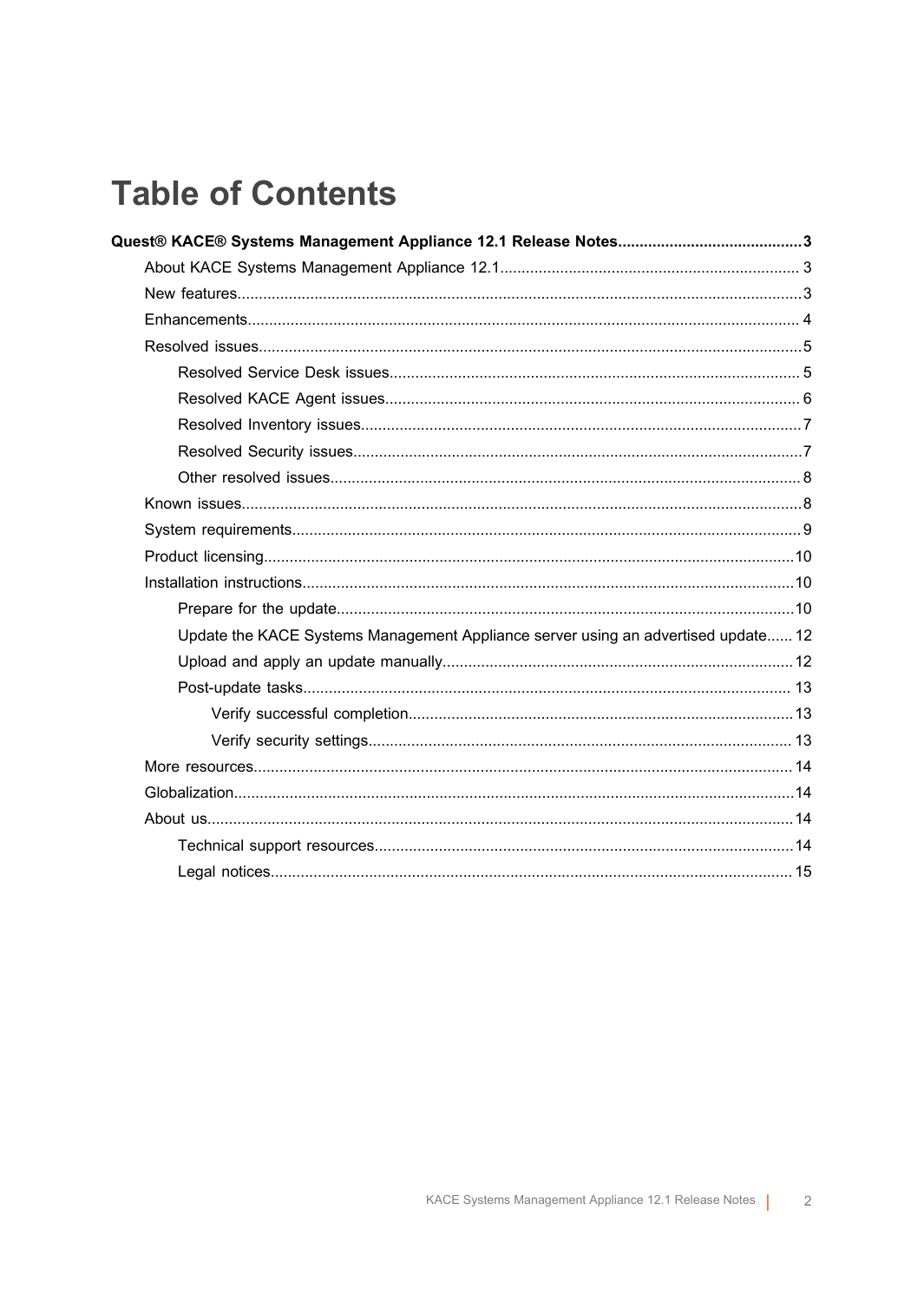# <span id="page-2-0"></span>**Quest® KACE® Systems Management Appliance 12.1 Release Notes**

This document provides information about the KACE Systems Management Appliance version 12.1.

# <span id="page-2-1"></span>**About KACE Systems Management Appliance 12.1**

KACE Systems Management Appliance is designed to automate device management, application deployment, patching, asset management, and Service Desk ticket management. For more information about KACE Systems Management Appliance series, go to https://www.guest.com/products/kace-systems-management-appliance/. This release contains a number of new features, resolved issues, and security enhancements.

# <span id="page-2-2"></span>**New features**

This release of the KACE Systems Management Appliance includes the following features.

**Service Desk**

- **Bulk Ticket Update Wizard**: Do you need to update multiple tickets with the same data? With the new *Bulk Ticket Update Wizard*, you can update multiple fields across multiple tickets using an intuitive user interface.
- **Searchable Queue List**: Starting in this release, use a searchable list of queues when you want to move a ticket to a different queue. This is useful if you have a long list of queues and need to find the correct one quickly.

#### **Other**

- **Appliance Bell Notifications**: Knowing everything going on at an appliance level can be overwhelming. With the introduction of our Appliance Bell Notification system administrators can track the health of the appliance easier than ever before and open the door to endless possibilities in future appliance releases.
- **Windows Defender Integration**: Windows Defender integration allows administrators to quickly review the current state of Windows Defender through the *Device Details* inventory view. Additionally, administrators can perform Windows Defender actions such as initiating a scan, updating signatures, and enabling oneclick Windows Defender.
- **Current Session Tracking**: Part of securing your system is knowing who is accessing it and from where. This is now possible by downloading or importing the latest MaxMind Geolocation database file and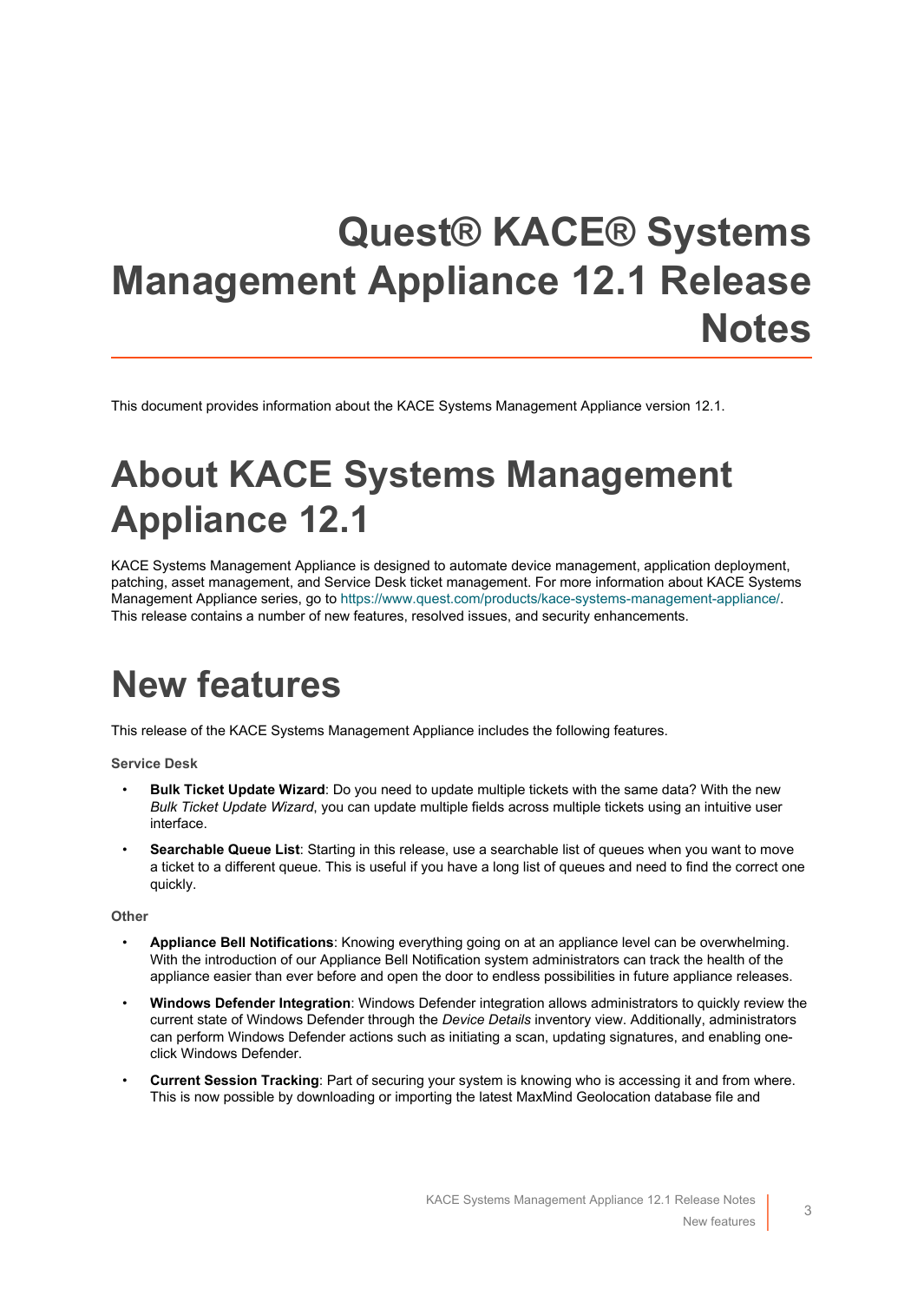importing it to your appliance, that instantly empowers you with this critical information through our Current Session Tracking.

- **Windows 11 Readiness Report**: Are you tasked with preparing for a Windows 11 upgrade and are unsure whether your hardware is ready? By taking advantage of the new built-in *Windows 11 Readiness Report*, you can quickly identify how prepared you genuinely are.
- **Platform support updates**: The appliance now supports macOS 12.3 and Windows 11 IoT Core Enterprise.

## <span id="page-3-0"></span>**Enhancements**

The following is a list of enhancements implemented in this release.

| <b>Enhancement</b>                                                                                                                            | <b>Issue ID</b>       |
|-----------------------------------------------------------------------------------------------------------------------------------------------|-----------------------|
| Windows 11 readiness report is now built into the appliance.                                                                                  | K <sub>1</sub> -32308 |
| The appliance now includes an API that reports HD SERVICE records for process<br>tickets.                                                     | K1-32293              |
| Ability to turn KB suggestions on or off per queue is added in this release.                                                                  | K1-32257              |
| The Date Ticket Created field is added to the Device Details page.                                                                            | K1-32248              |
| Script name is clickable in Run Now Status to get back to script editing.                                                                     | K1-32242              |
| It is now possible to use Message-ID (as an alternate option) to thread email replies<br>to a ticket.                                         | K1-32221              |
| Separate new ticket email notification is added for queue owners and submitters.                                                              | K1-32200              |
| Errors appear in red text in the provisioning log to call out the errors for better<br>visibility.                                            | K1-32136              |
| Option to turn off ability for child to close parent ticket is added.                                                                         | K1-32130              |
| Ticket template supports the Required field with Conditional Logic.                                                                           | K1-31843              |
| Ability to view active and recent sessions is added to the appliance.                                                                         | K1-31741              |
| Duplicate device detection is improved to add more flexibility.                                                                               | K1-29740              |
| Label can be created based on the Dell Update Package MODEL NUMBER field.                                                                     | K1-29612              |
| Update status field is added to the Update Agent Settings page, to reflect the date<br>when the new bundle is applied and the bundle version. | K1-20326              |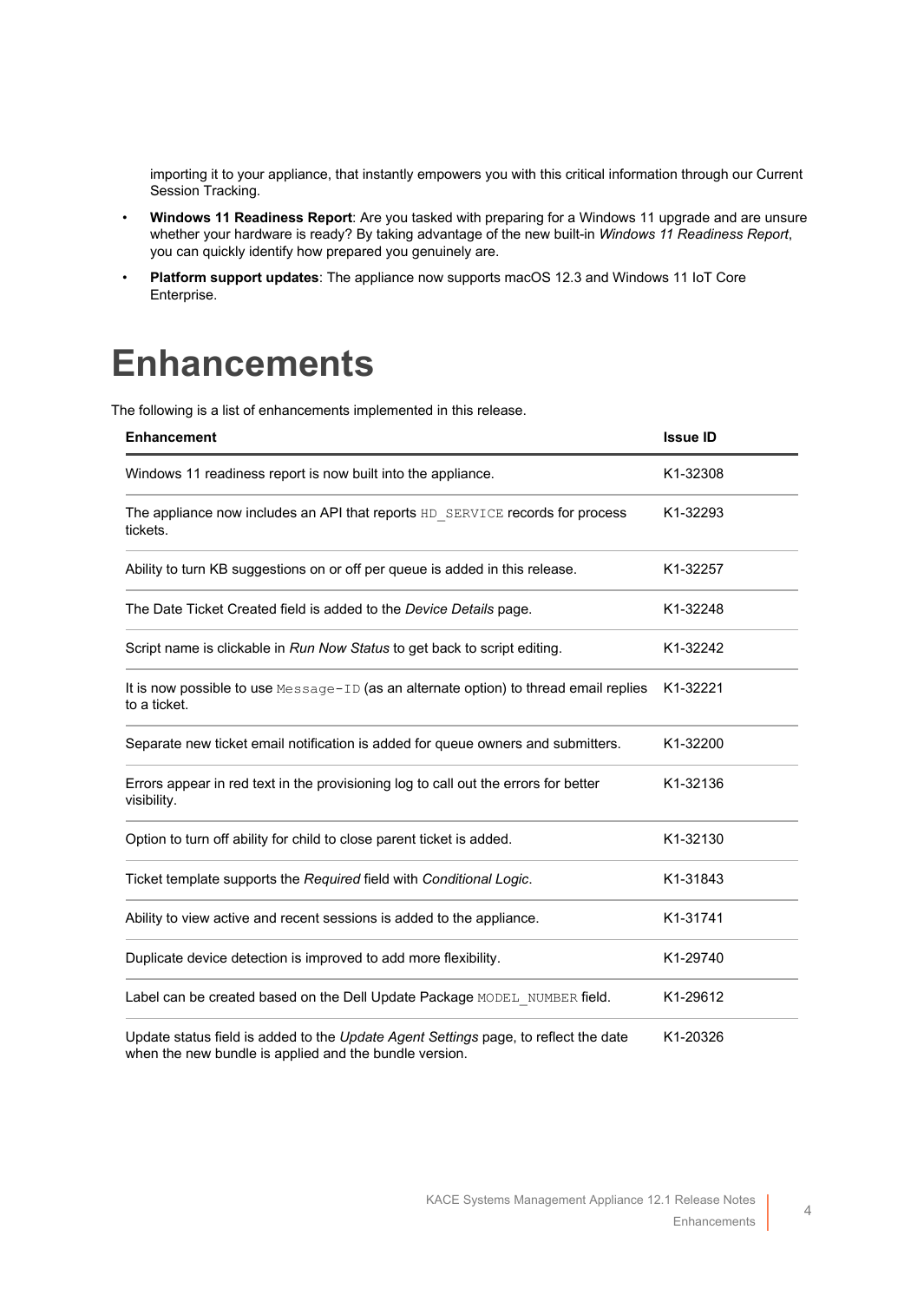## <span id="page-4-0"></span>**Resolved issues**

This section contains the issues resolved in this release:

- [Resolved Service Desk issues](#page-4-1)
- [Resolved KACE Agent issues](#page-5-0)
- [Resolved Inventory issues](#page-6-0)
- [Resolved Security issues](#page-6-1)
- [Other resolved issues](#page-7-0)

### <span id="page-4-1"></span>**Resolved Service Desk issues**

The following is a list of Service Desk issues resolved in this release.

Table 1. Resolved Service Desk issues

| <b>Resolved issue</b>                                                                                                             | <b>Issue ID</b>       |
|-----------------------------------------------------------------------------------------------------------------------------------|-----------------------|
| Service Desk Tickets: Russian Cyrillic characters were not shown in the Summary<br>and Comments when using Russian encoding.      | K1-32437              |
| Parent tickets that used process status workflow displayed close parent option.                                                   | K1-32346              |
| Not allowed email sometimes failed to send correctly when submitter had display<br>name with multiple quotes.                     | K <sub>1</sub> -32325 |
| Ticket templates: Conditional Logic fields could disappear after ticket is created.                                               | K1-32319              |
| Service Desk emails received through SMTP containing special characters inside a<br>quoted string could fail to create tickets.   | K1-32317              |
| Service Desk ticket templates: Notes field type did not honor set column width.                                                   | K1-32246              |
| It was not possible to search Service Desk queue subcategory if name matches<br>partial or entire category name.                  | K1-32233              |
| Approver, Category CC user could not add comments by email if queue submitter is<br>restricted.                                   | K1-32173              |
| Non-admin queue owner could not to view image link on ticket update email.                                                        | K1-32169              |
| Adding attachment to ticket, emailing ticket and adding another attachment resulted<br>in duplicate history rows in User Console. | K1-32168              |
| Ticket change description did not honor user's locale.                                                                            | K1-32134              |
| It was not possible to search for tickets when adding parent or child if the ID had five<br>or more digits.                       | K1-31927              |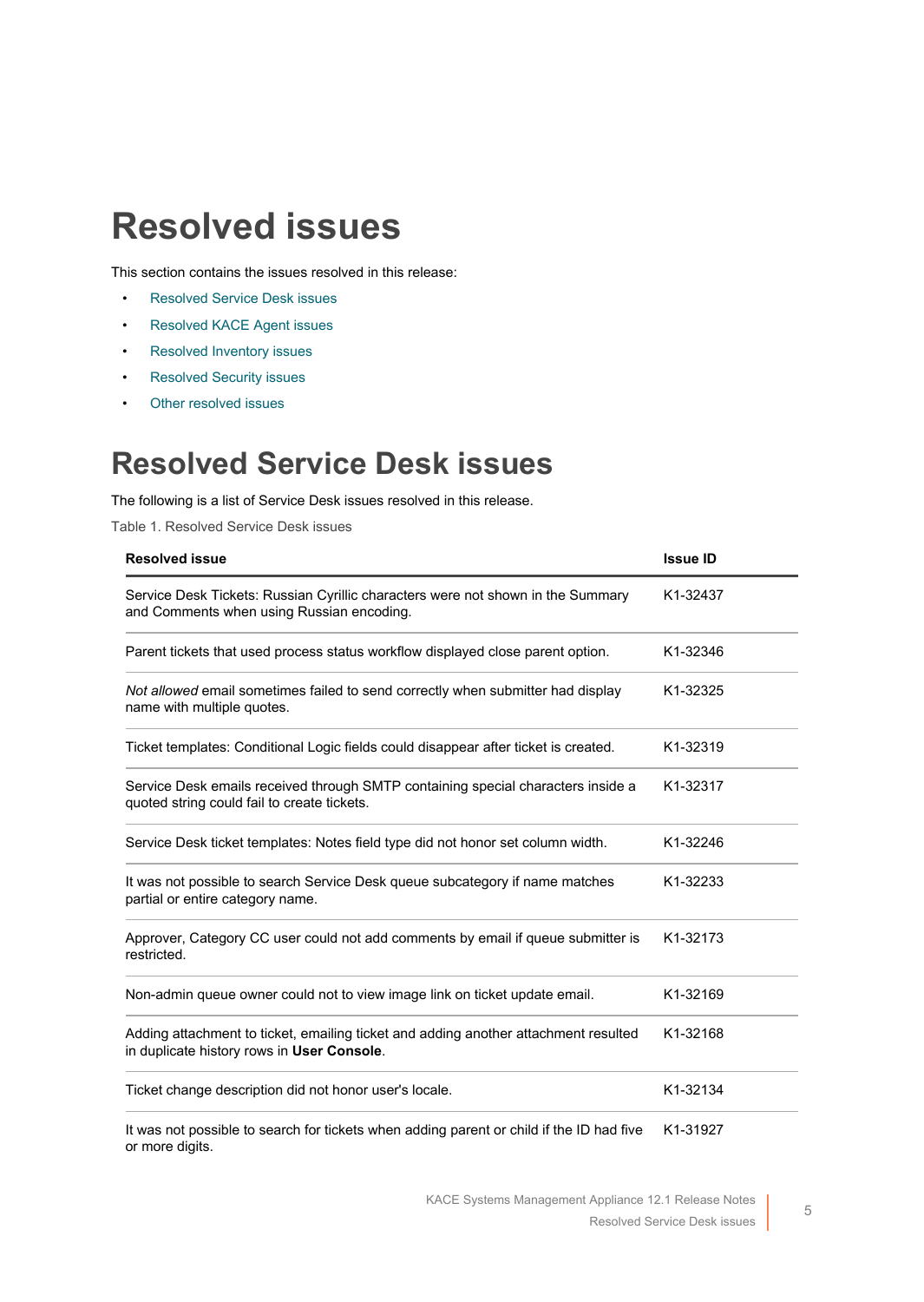| <b>Resolved issue</b>                                                                                     | <b>Issue ID</b>       |
|-----------------------------------------------------------------------------------------------------------|-----------------------|
| Service Desk Dashboard widgets involving owners greater than ten lost intended<br>value.                  | K <sub>1</sub> -31919 |
| Service Desk merged tickets unmerged when the survey was submitted through User K1-31815<br>Console.      |                       |
| Email attachment (.eml. .msg file format) were marked as discarded when the subject<br>contained slashes. | K <sub>1</sub> -31786 |
| Email addresses in the To field of an email were not added to ticket CC list.                             | K <sub>1</sub> -30768 |
| Saving or applying changes after adding an attachment through Submit added the<br>attachment again.       | K <sub>1</sub> -22607 |

## <span id="page-5-0"></span>**Resolved KACE Agent issues**

The following is a list of KACE Agent issues resolved in this release.

Table 2. Resolved KACE Agent issues

| <b>Resolved issue</b>                                                                                       | <b>Issue ID</b>       |
|-------------------------------------------------------------------------------------------------------------|-----------------------|
| Agent could fail to run PowerShell scripts during inventory if script execution policy                      | K1A-3897              |
| was disabled by default on non-English OS.                                                                  | K1A-3890              |
| macOS agent could fail to create amp.conf due to debug assertion.                                           | K1A-3886              |
| Windows devices now more reliably report battery charge cycle count in Device<br>Details.                   | K <sub>1</sub> A-3883 |
| Safeguard OS install date field for devices where the computer date was set<br>incorrectly (before 1970).   | K1A-3882              |
| On-demand patch deployment is now prevented if agent is not connected to the<br>appliance.                  | K1A-3870              |
| KACE Agent and agentless inventory could report different Microsoft Edge version.                           | K <sub>1</sub> A-3867 |
| Linux inventory could report incorrect memory information.                                                  | K1A-3866              |
| Special characters could appear in software inventory for executable's version<br>number.                   | K1A-3857              |
| Agent communication now ignore proxy set by the HTTP PROXY environment<br>variable.                         | K1A-3854              |
| Agent MSI installer did not allow removal without entering server name and token.                           | K1A-3853              |
| inventory. xml could be locked by powershell. exe during inventory process,<br>resulting in upload failure. | K1A-3822              |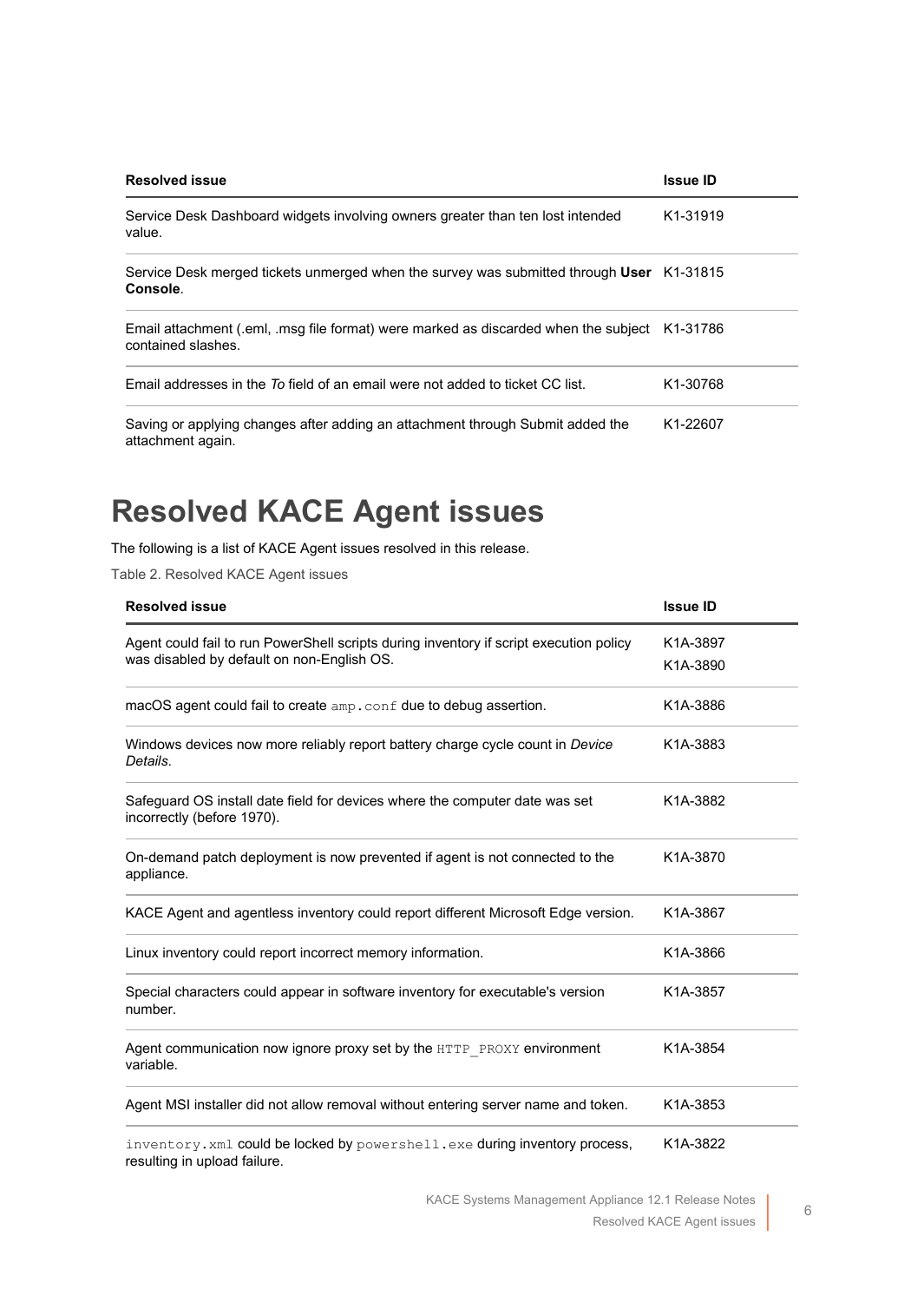| <b>Resolved issue</b>                                                                                     | <b>Issue ID</b>       |
|-----------------------------------------------------------------------------------------------------------|-----------------------|
| SNMP field data was empty when the data contained 2 characters that could be<br>hexadecimal               | K <sub>1</sub> -32211 |
| macOS 11 (Apple M1 chip) agentless inventory did not show BIOS version and BIOS K1-32149<br>manufacturer. |                       |
| Support is included for AMPct1 and AMPAgentBootup to run as non-root on status<br>command.                | K <sub>1</sub> -21190 |

### <span id="page-6-0"></span>**Resolved Inventory issues**

The following is a list of Inventory issues resolved in this release.

Table 3. Resolved Inventory issues

| <b>Resolved issue</b>                                                                                                                                    | <b>Issue ID</b>       |
|----------------------------------------------------------------------------------------------------------------------------------------------------------|-----------------------|
| Software Inventory: Sorting by last user under detail page caused error.                                                                                 | K <sub>1</sub> -32318 |
| Modifying labels from <i>Device Details</i> could remove the machine from patch schedule                                                                 | K <sub>1</sub> -32315 |
| <i>Export All</i> resulted in error page when using advanced search with an external agent.                                                              | K <sub>1</sub> -32272 |
| Asset subtype was not saved when updating an existing SNMP agentless device.                                                                             | K1-32217              |
| In the Devices list, CSV export failed when the Client Version column was sorted.                                                                        | K <sub>1</sub> -32164 |
| Failure to evaluate filters (Smart Labels) when $\text{inventory}$ , $\text{xml}$ was uploaded<br>manually for agentless devices resulted in error page. | K <sub>1</sub> -20269 |
| Invalid filters (Smart Labels) could be saved, resulting in Smart Labels that were<br>never populated.                                                   | K1-20268              |

### <span id="page-6-1"></span>**Resolved Security issues**

The following is a list of Security issues resolved in this release.

Table 4. Resolved Security issues

| <b>Resolved issue</b>                                                                                       | <b>Issue ID</b>       |
|-------------------------------------------------------------------------------------------------------------|-----------------------|
| Patch Smart Label targeting specific operating systems did not behave as expected<br>after upgrade to 12.0. | K <sub>1</sub> -32340 |
| Saving a patch schedule with special characters in messages showed escape<br>characters when reopening.     | K <sub>1</sub> -32119 |
| The OVAL catalog list page did not display a Reference value unless it started with<br>CVE or CAN.          | K <sub>1</sub> -31912 |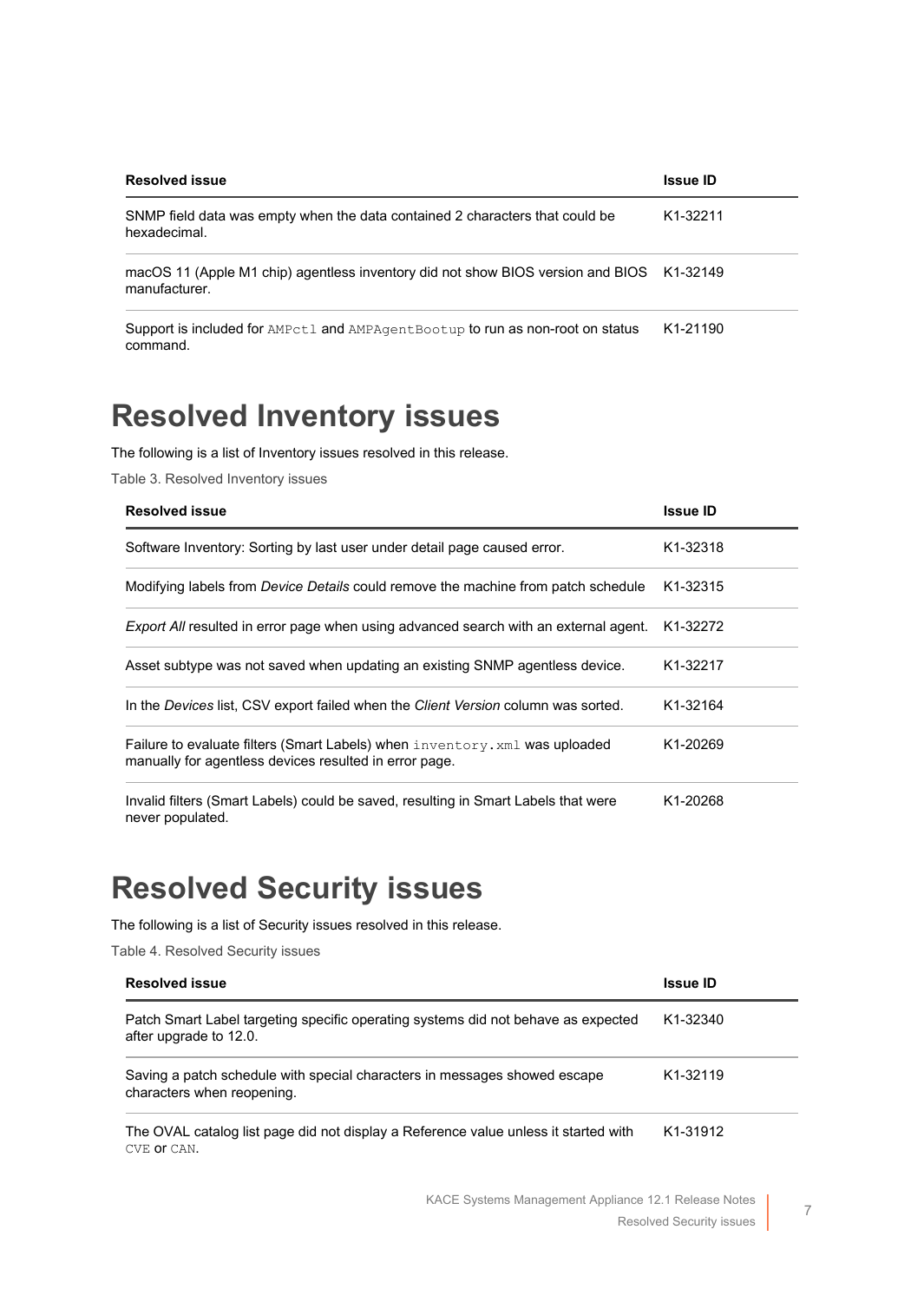| <b>Resolved issue</b>                                                                                        | <b>Issue ID</b>       |
|--------------------------------------------------------------------------------------------------------------|-----------------------|
| Samba was inaccessible when Microsoft Network Client: Digitally Sign<br>Communications (always) was enabled. | K <sub>1</sub> -30670 |
| When the Agent time zone changed, the OS install date changed resulting in the<br>reset of patching results. | K <sub>1</sub> -20895 |

### <span id="page-7-0"></span>**Other resolved issues**

The following is a list of other issues resolved in this release.

Table 5. Other resolved issues

| <b>Resolved issue</b>                                                                                                                 | <b>Issue ID</b> |
|---------------------------------------------------------------------------------------------------------------------------------------|-----------------|
| Replication shares did not consider locale when determining what Windows Feature<br>Update files to replicate.                        | K1-32291        |
| Under high loads, processing patch detection results could cause administrative<br>interface to suffer and inaccurate detect results. | K1-32281        |
| The credential entered for v3 SNMP Trap monitoring produced unexpected results<br>when the password contained special characters.     | K1-32265        |
| The Asset Import preview could display values in incorrect columns.                                                                   | K1-32253        |
| The Scripting API could fail to create or update an existing script.                                                                  | K1-32195        |
| Asset name was left blank after agentless inventory of co-managed KACE Cloud<br>Mobile Device Manager (MDM).                          | K1-32180        |
| Monitoring: Log Enablement Packages (LEP) Installation failed when replacing<br>existing LEP on an Agent-managed device.              | K1-32152        |
| Asset import preview showed asset IDs instead of asset names.                                                                         | K1-32090        |
| Windows 11 was missing from OS picker when creating a new script.                                                                     | K1-31922        |
| Error appeared when attempting to create an online-KScript from API.                                                                  | K1-31897        |
| Missing fields for Patch Download Settings in the System Administration Console,<br>under Settings > History > Settings.              | K1-30646        |
|                                                                                                                                       |                 |

Adding new asset field could cause scheduled imports to import incorrectly. K1-21353

# <span id="page-7-1"></span>**Known issues**

The following issues are known to exist at the time of this release.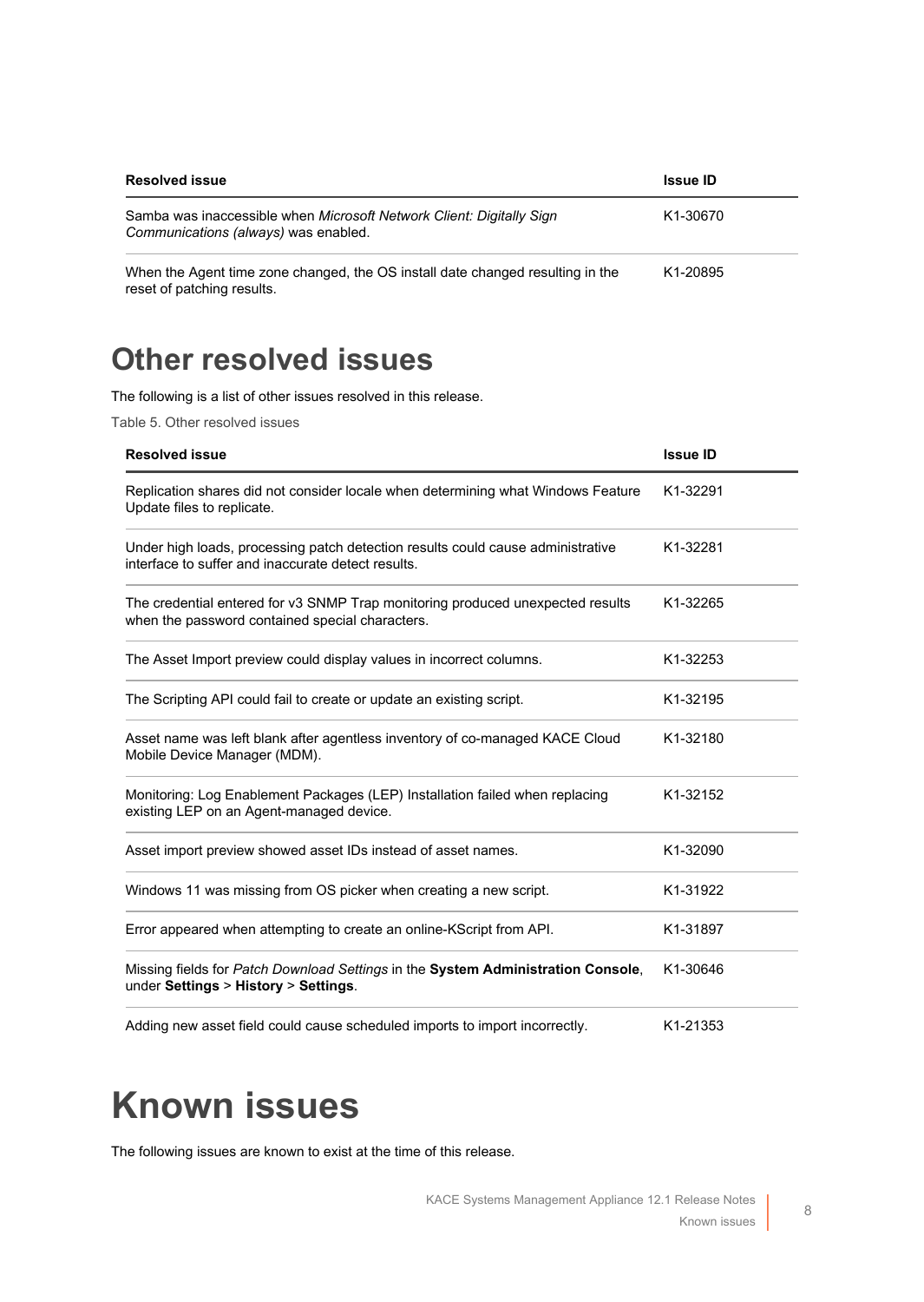**NOTE:** Inventory of Agentless Ubuntu 21.04 devices fails for users who have a non-default shell of bash. i

| <b>Known issue</b>                                                                                                              | <b>Issue ID</b> |
|---------------------------------------------------------------------------------------------------------------------------------|-----------------|
| Default Custom View causes Submitter Ticket History link to redirect to inaccurate list<br>page results.                        | K1-32481        |
| Service Desk: Closing a ticket on list page with SAT SURVEY required results in an<br>error.                                    | K1-32454        |
| A new SMA Agent Bundle is available alert does not use the new notification system.                                             | K1-32435        |
| When accessing the user portal Downloads items, the preselected device is not the<br>current device when using Firefox and SSL. | K1-32314        |
| Device Actions can sometimes fail when accessing them through a direct URL.                                                     | K1-32305        |
| Login field does not update after user authenticates through SAML and the mapping<br>was changed.                               | K1-32304        |
| Large metering data can cause page to load slowly.                                                                              | K1-32249        |
| Attachments of type . eml or . msq are missing from tickets submitted by email.                                                 | K1-32111        |
| Schedule info does not show correctly after disabling a Linux Package Upgrade<br>Schedule.                                      | K1-30725        |
| Managed Install snooze time is ignored. Snooze option does not reappear until next<br>inventory interval.                       | K1-20832        |
| Managed Install attempts used up during inventory when user alert is snoozed.                                                   | K1-20826        |
| Task chain status on the Task Chain Detail page is inaccurate.                                                                  | K1-20270        |

# <span id="page-8-0"></span>**System requirements**

The minimum version required for installing KACE Systems Management Appliance 12.1 is 12.0. If your appliance is running an earlier version, you must update to the listed version before proceeding with the installation.

The minimum version required for upgrading the KACE Agent is 11.0. We recommend that you always use the same version of the agent and the KACE Systems Management Appliance.

Starting in version 12.0 of the appliance, earlier KACE Agent versions, such as 11.1, must be signed specifically for your appliance version. For example, if you are using KACE Agent 11.1 with the 12.1 version of the appliance, you must obtain and install the KACE Agent 11.1 KBIN file that is signed with the 12.1 appliance key. You can download signed KACE Agent KBIN files from the KACE Systems Management Appliance *Software Downloads* page.

**NOTE:** The KACE Agent RPM package can be installed on managed SUSE Linux devices only when the ١ libxslt-tools package is installed before the agent package.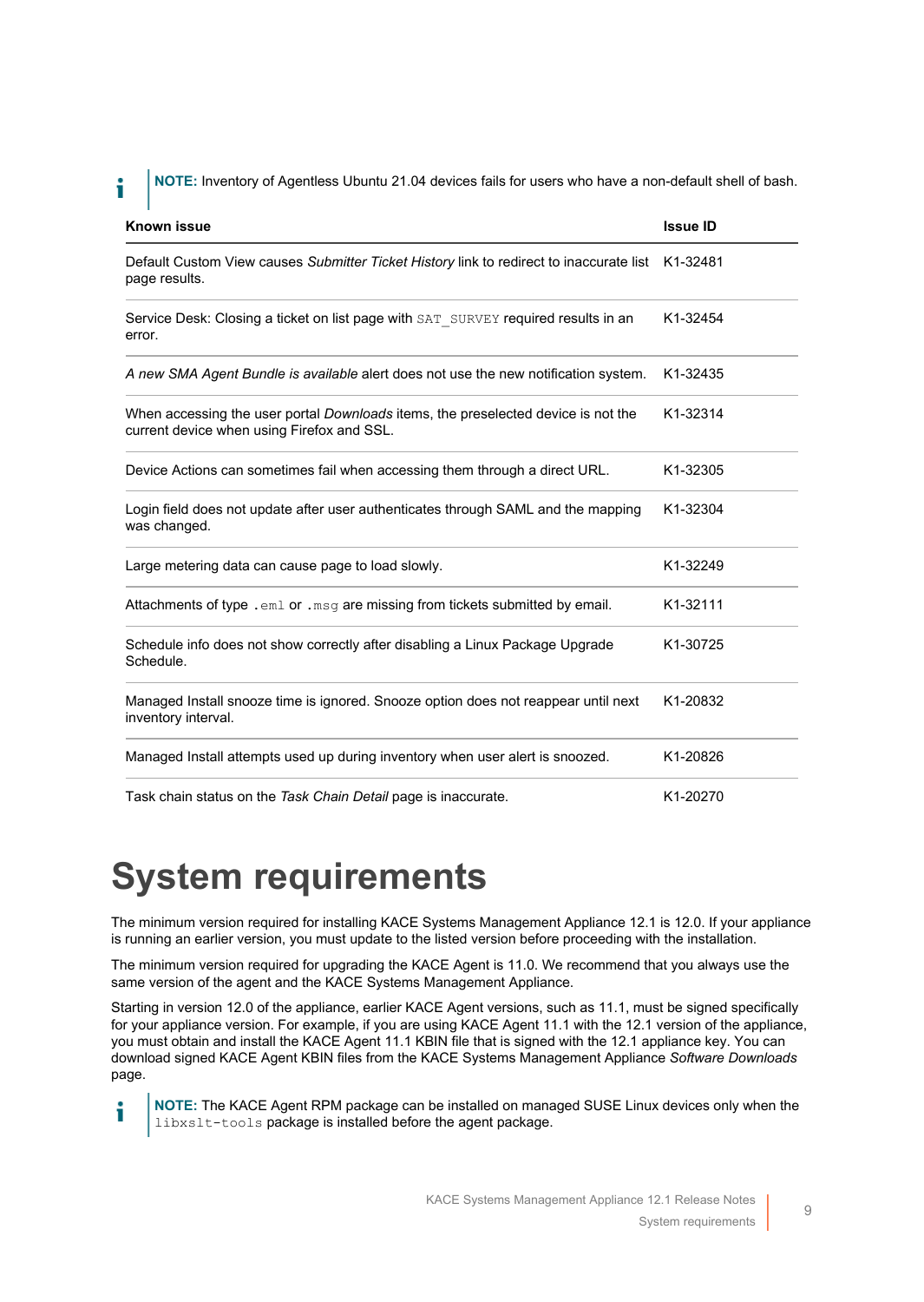To check the appliance version number, log in to the **Administrator Console** and click **Need Help**. In the help panel that appears, at the bottom, click the circled '**i**' button.

Before upgrading to or installing version 12.1, make sure that your system meets the minimum requirements. These requirements are available in the KACE Systems Management Appliance technical specifications.

- For virtual appliances: Go to [https://support.quest.com/technical-documents/kace-systems-management](https://support.quest.com/technical-documents/kace-systems-management-appliance/12.1-common-documents/technical-specifications-for-virtual-appliances/)[appliance/12.1-common-documents/technical-specifications-for-virtual-appliances/](https://support.quest.com/technical-documents/kace-systems-management-appliance/12.1-common-documents/technical-specifications-for-virtual-appliances/).
- For KACE as a Service: Go to [https://support.quest.com/technical-documents/kace-systems-management](https://support.quest.com/technical-documents/kace-systems-management-appliance/12.1-common-documents/technical-specifications-for-kace-as-a-service/)[appliance/12.1-common-documents/technical-specifications-for-kace-as-a-service/](https://support.quest.com/technical-documents/kace-systems-management-appliance/12.1-common-documents/technical-specifications-for-kace-as-a-service/).

## <span id="page-9-0"></span>**Product licensing**

If you currently have a KACE Systems Management Appliance product license, no additional license is required.

If you are using KACE Systems Management Appliance for the first time, see the appliance setup guide for product licensing details. Go to [More resources](#page-13-0) to view the appropriate guide.

**NOTE:** Product licenses for version 12.1 can be used only on KACE Systems Management Appliance i running version 12.1 or later. Version 12.1 licenses cannot be used on appliances running earlier versions of the appliance, such as 11.0.

# <span id="page-9-1"></span>**Installation instructions**

You can apply this version using an advertised update or by manually uploading and applying an update file. For instructions, see the following topics:

- [Prepare for the update](#page-9-2)
- [Update the KACE Systems Management Appliance server using an advertised update](#page-11-0)
- [Upload and apply an update manually](#page-11-1)
- [Post-update tasks](#page-12-0)
- **NOTE:** To ensure accuracy of software discovery and install counts for devices running particular software, i beginning in the KACE Systems Management Appliance 7.0 release, the software catalog re-installs with every upgrade.

### <span id="page-9-2"></span>**Prepare for the update**

Before you update your KACE Systems Management Appliance server, follow these recommendations:

• **IMPORTANT: Enable legacy BIOS booting**:

An issue in the UEFI BIOS booting can be triggered during an upgrade. To prevent it, you must ensure that legacy BIOS booting is enabled. A power-down of the appliance prior to making a switch is required. Also, for ESX-based virtual machines, ensure that the hardware version is 13 or later.

Prior to applying the appliance upgrade, you must ensure that your browser's cache is clean and that port 52231 is available from your browser to the appliance. Users working from home may need to have their corporate firewall configured to allow port 52231 communications.

• **Verify your KACE Systems Management Appliance server version**:

10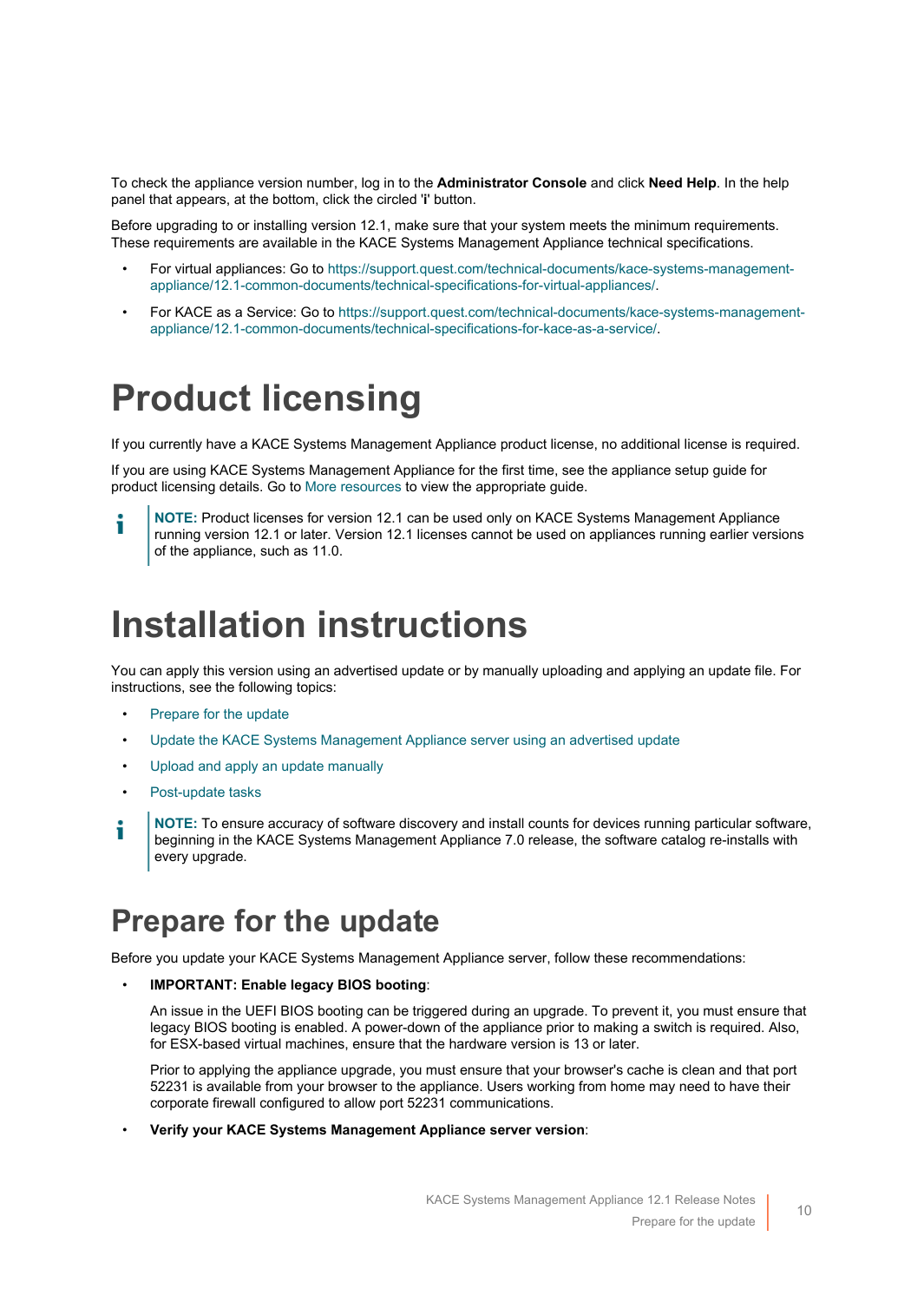The minimum version required for installing KACE Systems Management Appliance 12.1 is 12.0. If your appliance is running an earlier version, you must update to the listed version before proceeding with the installation.

To check the appliance version number, log in to the **Administrator Console** and click **Need Help**. In the help panel that appears, at the bottom, click the circled '**i**' button.

#### • **Verify your KACE Agent version**.

The minimum version required for upgrading the KACE Agent is 11.0. We recommend that you always use the same version of the agent and the KACE Systems Management Appliance.

Starting in version 12.0 of the appliance, earlier KACE Agent versions, such as 11.1, must be signed specifically for your appliance version. For example, if you are using KACE Agent 11.1 with the 12.1 version of the appliance, you must obtain and install the KACE Agent 11.1 KBIN file that is signed with the 12.1 appliance key. You can download signed KACE Agent KBIN files from the KACE Systems Management Appliance *Software Downloads* page.

**NOTE:** The KACE Agent RPM package can be installed on managed SUSE Linux devices only when the libxslt-tools package is installed before the agent package.

#### • **Back up before you start**.

Back up your database and files and save your backups to a location outside the KACE Systems Management Appliance server for future reference. For instructions on backing up your database and files, see the **Administrator Guide**, [https://support.quest.com/technical-documents/kace-systems-management](https://support.quest.com/technical-documents/kace-systems-management-appliance/12.1-common-documents/administrator-guide/)[appliance/12.1-common-documents/administrator-guide/](https://support.quest.com/technical-documents/kace-systems-management-appliance/12.1-common-documents/administrator-guide/).

#### • **Appliances installed prior to version 7.0**.

For appliances initially installed prior to version 7.0 that have not been re-imaged (physical appliances) or reinstalled (virtual), Quest Software strongly recommends exporting, re-creating (an image, or a virtual machine installation from an OVF file), and re-importing the database before upgrading to version 12.1. For complete information, visit [https://support.quest.com/kace-systems-management-appliance/kb/111810/](https://support.quest.com/kace-systems-management-appliance/kb/111810/how-to-re-image-the-k1000-appliance) [how-to-re-image-the-k1000-appliance](https://support.quest.com/kace-systems-management-appliance/kb/111810/how-to-re-image-the-k1000-appliance).

If your appliance version is many versions behind, the following article contains useful upgrade-related tips: [https://support.quest.com/kace-systems-management-appliance/kb/155574/upgrading-a-kace-systems](https://support.quest.com/kace-systems-management-appliance/kb/155574/upgrading-a-kace-systems-management-appliance-that-is-multiple-versions-behind-upgrade-path-6-x-to-10-0-)[management-appliance-that-is-multiple-versions-behind-upgrade-path-6-x-to-10-0-.](https://support.quest.com/kace-systems-management-appliance/kb/155574/upgrading-a-kace-systems-management-appliance-that-is-multiple-versions-behind-upgrade-path-6-x-to-10-0-)

There are many reasons why you should re-image the appliance. The new disk layout, for example, offers better compatibility with version 12.1. It also features better security and performance.

To determine if your system would benefit from such an upgrade, you can use a KBIN file to determine the exact age of your appliance and its disk layout. To download the KBIN, visit [https://support.quest.com/](https://support.quest.com/kace-systems-management-appliance/kb/210267/how-to-run-the-kace-systems-management-appliance-configuration-report) [kace-systems-management-appliance/kb/210267/how-to-run-the-kace-systems-management-appliance](https://support.quest.com/kace-systems-management-appliance/kb/210267/how-to-run-the-kace-systems-management-appliance-configuration-report)[configuration-report](https://support.quest.com/kace-systems-management-appliance/kb/210267/how-to-run-the-kace-systems-management-appliance-configuration-report).

#### • **Ensure that port 52231 is available**.

Prior to any, kbin upgrade, port 52231 must be available so that the KACE Upgrade Console page is accessible. If the upgrade is initiated without making this port available, you will not be able to monitor upgrade progress. Quest KACE highly recommends allowing traffic to the appliance through port 52231 from a trusted system and monitoring the upgrade from the Upgrade Console. Without access to the Upgrade Console, the upgrade redirects to an inaccessible page which appears in the browser as a timeout. This may lead someone to believe that the upgrade has crashed the system, causing them to reboot the box when, in fact, the upgrade is still in progress. If unsure about the progress of the upgrade, contact KACE Support and **do not reboot the appliance**.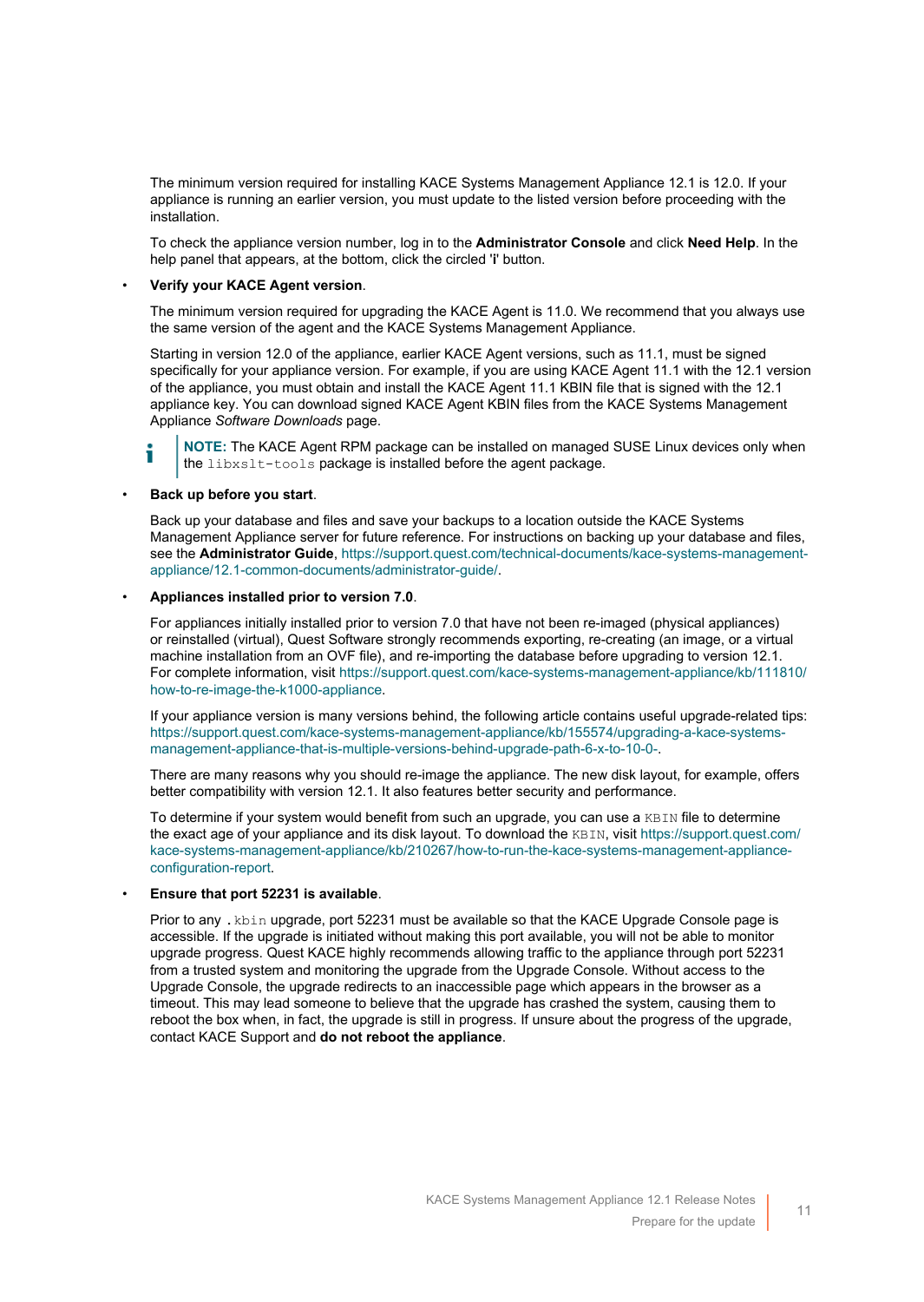## <span id="page-11-0"></span>**Update the KACE Systems Management Appliance server using an advertised update**

You can update the KACE Systems Management Appliance server using an update that is advertised on the *Dashboard* page or on the *Appliance Updates* page of the **Administrator Console**.

- **CAUTION: Never manually reboot the KACE Systems Management Appliance server during an update.**
- 1. Back up your database and files. For instructions, see the **Administrator Guide**, [https://support.quest.com/](https://support.quest.com/technical-documents/kace-systems-management-appliance/12.1-common-documents/administrator-guide/) [technical-documents/kace-systems-management-appliance/12.1-common-documents/administrator-guide/.](https://support.quest.com/technical-documents/kace-systems-management-appliance/12.1-common-documents/administrator-guide/)
- 2. Go to the appliance *Control Panel*:
	- **• If the Organization component is not enabled on the appliance, click Settings.**
	- **• If the Organization component is enabled on the appliance: Log in to the appliance System Administration Console:** http://**KACE\_SMA\_hostname**/system**, or select System in the drop-down list in the top-right corner of the page, then click Settings.**
- 3. On the left navigation bar, click **Appliance Updates** to display the *Appliance Updates* page.
- 4. Click **Check for updates**.

Results of the check appear in the log.

- 5. When an update is available, click **Update**.
	- **IMPORTANT: During the first ten minutes, some browsers might appear to freeze while the update is being unpacked and verified. Do not navigate away from the page, refresh the page, or click any browser buttons on the page during this time because these actions interrupt the process. After the update is unpacked and verified, the** *Logs* **page appears. Do not manually reboot the appliance at any time during the update process.**

Version 12.1 is applied and the KACE Systems Management Appliance server restarts. Progress appears in the browser window and in the **Administrator Console**.

6. When the server upgrade finishes, upgrade all of your agents to version 12.1.

### <span id="page-11-1"></span>**Upload and apply an update manually**

If you have an update file from Quest, you can upload that file manually to update the KACE Systems Management Appliance server.

- **CAUTION: Never manually reboot the KACE Systems Management Appliance server during an update.**
- 1. Back up your database and files. For instructions, see the **Administrator Guide**, [https://support.quest.com/](https://support.quest.com/technical-documents/kace-systems-management-appliance/12.1-common-documents/administrator-guide/) [technical-documents/kace-systems-management-appliance/12.1-common-documents/administrator-guide/.](https://support.quest.com/technical-documents/kace-systems-management-appliance/12.1-common-documents/administrator-guide/)
- 2. Using your customer login credentials, log in to the Quest website at [https://support.quest.com/kace](https://support.quest.com/kace-systems-management-appliance/download-new-releases)[systems-management-appliance/download-new-releases,](https://support.quest.com/kace-systems-management-appliance/download-new-releases) download the KACE Systems Management Appliance server. kbin file for the 12.1 GA (general availability) release, and save the file locally.
- 3. On the left navigation bar, click **Appliance Updates** to display the *Appliance Updates* page.
- 4. In the *Manually Update* section:
	- a. Click **Browse** or **Choose File**, and locate the update file.
	- b. Click **Update**, then click **Yes** to confirm.

Version 12.1 is applied and the KACE Systems Management Appliance server restarts. Progress appears in the browser window and in the **Administrator Console**.

5. When the server upgrade finishes, upgrade all of your agents to version 12.1.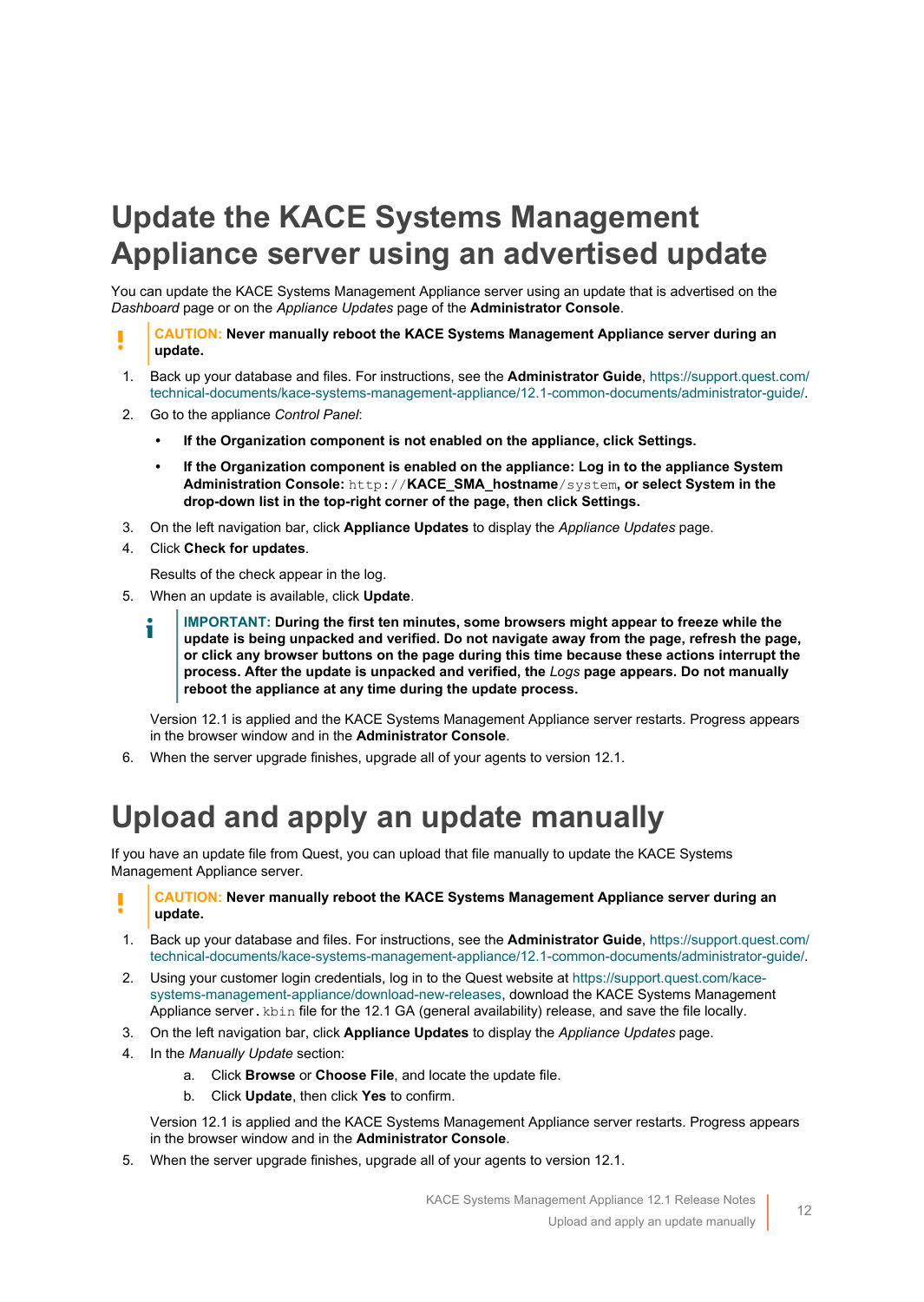## <span id="page-12-0"></span>**Post-update tasks**

After the update, verify that the update was successful and verify settings as needed.

### <span id="page-12-1"></span>**Verify successful completion**

Verify successful completion by viewing the KACE Systems Management Appliance version number.

- 1. Go to the appliance *Control Panel*:
	- **• If the Organization component is not enabled on the appliance, click Settings.**
	- **• If the Organization component is enabled on the appliance: Log in to the appliance System Administration Console:** http://**KACE\_SMA\_hostname**/system**, or select System in the drop-down list in the top-right corner of the page, then click Settings.**
- 2. To verify the current version, click **Need Help** in the upper-right corner of the page, and in the help panel that appears, at the bottom, click the circled **i** button.

### <span id="page-12-2"></span>**Verify security settings**

To enhance security, database access over HTTP and FTP is disabled during the update. If you use these methods to access database files, change the security settings after the update as needed.

- 1. Go to the appliance *Control Panel*:
	- **• If the Organization component is not enabled on the appliance, click Settings.**
	- **• If the Organization component is enabled on the appliance: Log in to the appliance System Administration Console:** http://**KACE\_SMA\_hostname**/system**, or select System in the drop-down list in the top-right corner of the page, then click Settings.**
- 2. On the left navigation bar, click **Security Settings** to display the *Security Settings* page.
- 3. In the top section of the page, change the following settings:
	- **Enable Secure backup files**: Clear this check box to enable users to access database backup files using HTTP without authentication.
	- **Enable Database Access:** Select this check box to enable users to access the database over port 3306.
	- **Enable Backup via FTP**: Select this check box to enable users to access database backup files using FTP.
	- **CAUTION: Changing these settings decreases the security of the database and is not recommended.**
- 4. Click **Save**.
- 5. **KBIN upgrades only**. Harden root password (2FA) access to the appliance.
	- a. In the System Administration Console, click **Settings** > **Support**.
	- b. On the *Support* page, under *Troubleshooting Tools*, click **Two-Factor Authentication**.
	- c. On the *Support Two-Factor Authentication* page, click **Replace Secret Key**.
	- d. Record the tokens and place this information in a secure location.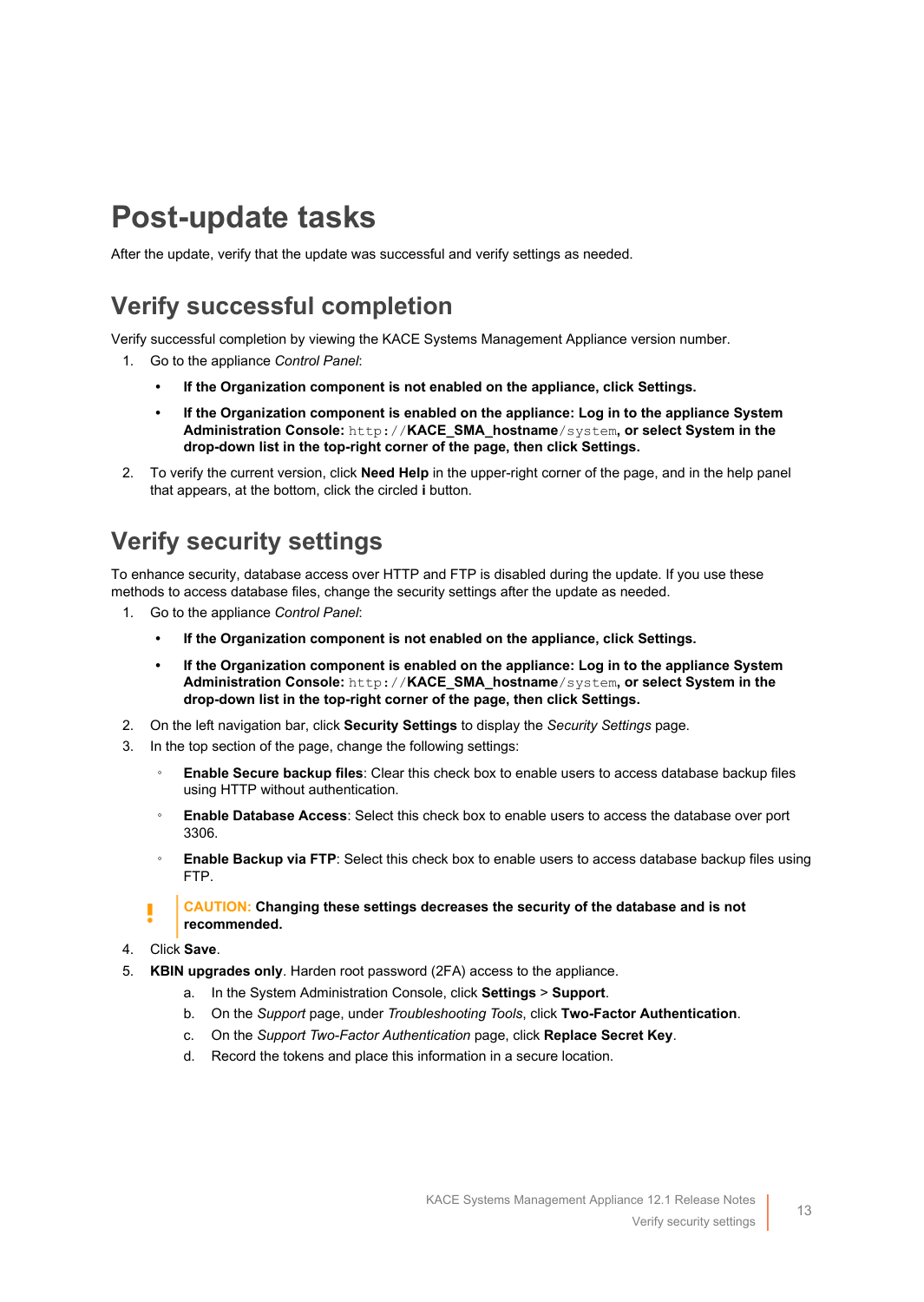## <span id="page-13-0"></span>**More resources**

Additional information is available from the following:

- Online product documentation ([https://support.quest.com/kace-systems-management-appliance/12.1/](https://support.quest.com/kace-systems-management-appliance/12.1/technical-documents) [technical-documents\)](https://support.quest.com/kace-systems-management-appliance/12.1/technical-documents)
	- **Technical specifications**: Information on the minimum requirements for installing or upgrading to the latest version of the product.

**For virtual appliances**: Go to [https://support.quest.com/technical-documents/kace-systems](https://support.quest.com/technical-documents/kace-systems-management-appliance/12.1-common-documents/technical-specifications-for-virtual-appliances/)[management-appliance/12.1-common-documents/technical-specifications-for-virtual-appliances/](https://support.quest.com/technical-documents/kace-systems-management-appliance/12.1-common-documents/technical-specifications-for-virtual-appliances/). **For KACE as a Service**: Go to [https://support.quest.com/technical-documents/kace-systems](https://support.quest.com/technical-documents/kace-systems-management-appliance/12.1-common-documents/technical-specifications-for-kace-as-a-service/)[management-appliance/12.1-common-documents/technical-specifications-for-kace-as-a-service/](https://support.quest.com/technical-documents/kace-systems-management-appliance/12.1-common-documents/technical-specifications-for-kace-as-a-service/).

- **Setup quides:** Instructions for setting up virtual appliances. Go to [https://support.quest.com/kace](https://support.quest.com/kace-systems-management-appliance/12.1/technical-documents)[systems-management-appliance/12.1/technical-documents](https://support.quest.com/kace-systems-management-appliance/12.1/technical-documents) to view documentation for the latest release.
- **Administrator guide**: Instructions for using the appliance. Go to [https://support.quest.com/technical](https://support.quest.com/technical-documents/kace-systems-management-appliance/12.1-common-documents/administrator-guide/)[documents/kace-systems-management-appliance/12.1-common-documents/administrator-guide/](https://support.quest.com/technical-documents/kace-systems-management-appliance/12.1-common-documents/administrator-guide/) to view documentation for the latest release.

# <span id="page-13-1"></span>**Globalization**

This section contains information about installing and operating this product in non-English configurations, such as those needed by customers outside of North America. This section does not replace the materials about supported platforms and configurations found elsewhere in the product documentation.

This release is Unicode-enabled and supports any character set. In this release, all product components should be configured to use the same or compatible character encodings and should be installed to use the same locale and regional options. This release is targeted to support operations in the following regions: North America, Western Europe and Latin America, Central and Eastern Europe, Far-East Asia, Japan.

The release is localized to the following languages: French, German, Japanese, Portuguese (Brazil), Spanish.

# <span id="page-13-2"></span>**About us**

Quest creates software solutions that make the benefits of new technology real in an increasingly complex IT landscape. From database and systems management, to Active Directory and Office 365 management, and cyber security resilience, Quest helps customers solve their next IT challenge now. Around the globe, more than 130,000 companies and 95% of the Fortune 500 count on Quest to deliver proactive management and monitoring for the next enterprise initiative, find the next solution for complex Microsoft challenges and stay ahead of the next threat. Quest Software. Where next meets now. For more information, visit [www.quest.com.](https://www.quest.com/company/contact-us.aspx)

### <span id="page-13-3"></span>**Technical support resources**

Technical support is available to Quest customers with a valid maintenance contract and customers who have trial versions. You can access the Quest Support Portal at [https://support.quest.com.](https://support.quest.com/)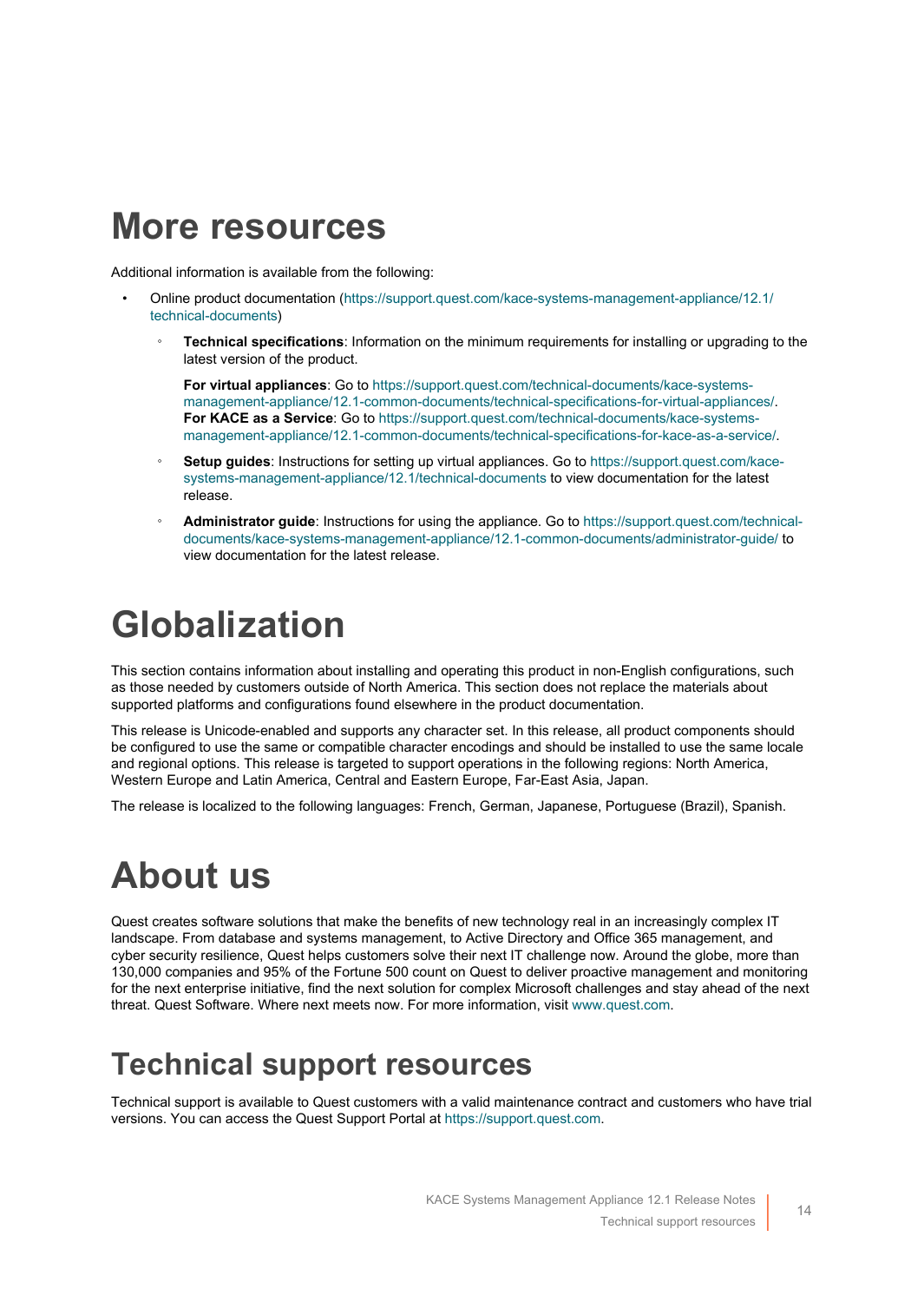The Support Portal provides self-help tools you can use to solve problems quickly and independently, 24 hours a day, 365 days a year. The Support Portal enables you to:

- Submit and manage a Service Request
- View Knowledge Base articles
- Sign up for product notifications
- Download software and technical documentation
- View how-to-videos
- Engage in community discussions
- Chat with support engineers online
- View services to assist you with your product.

## <span id="page-14-0"></span>**Legal notices**

#### © 2022 Quest Software Inc. ALL RIGHTS RESERVED.

This guide contains proprietary information protected by copyright. The software described in this guide is furnished under a software license or nondisclosure agreement. This software may be used or copied only in accordance with the terms of the applicable agreement. No part of this guide may be reproduced or transmitted in any form or by any means, electronic or mechanical, including photocopying and recording for any purpose other than the purchaser's personal use without the written permission of Quest Software Inc.

The information in this document is provided in connection with Quest Software products. No license, express or implied, by estoppel or otherwise, to any intellectual property right is granted by this document or in connection with the sale of Quest Software products. EXCEPT AS SET FORTH IN THE TERMS AND CONDITIONS AS SPECIFIED IN THE LICENSE AGREEMENT FOR THIS PRODUCT, QUEST SOFTWARE ASSUMES NO LIABILITY WHATSOEVER AND DISCLAIMS ANY EXPRESS, IMPLIED OR STATUTORY WARRANTY RELATING TO ITS PRODUCTS INCLUDING, BUT NOT LIMITED TO, THE IMPLIED WARRANTY OF MERCHANTABILITY, FITNESS FOR A PARTICULAR PURPOSE, OR NON-INFRINGEMENT. IN NO EVENT SHALL QUEST SOFTWARE BE LIABLE FOR ANY DIRECT, INDIRECT, CONSEQUENTIAL, PUNITIVE, SPECIAL OR INCIDENTAL DAMAGES (INCLUDING, WITHOUT LIMITATION, DAMAGES FOR LOSS OF PROFITS, BUSINESS INTERRUPTION OR LOSS OF INFORMATION) ARISING OUT OF THE USE OR INABILITY TO USE THIS DOCUMENT, EVEN IF QUEST SOFTWARE HAS BEEN ADVISED OF THE POSSIBILITY OF SUCH DAMAGES. Quest Software makes no representations or warranties with respect to the accuracy or completeness of the contents of this document and reserves the right to make changes to specifications and product descriptions at any time without notice. Quest Software does not make any commitment to update the information contained in this document.

If you have any questions regarding your potential use of this material, contact:

Quest Software Inc.

Attn: LEGAL Dept

4 Polaris Way

Aliso Viejo, CA 92656

Refer to our Web site [\(https://www.quest.com\)](https://www.quest.com) for regional and international office information.

Patents

Quest Software is proud of our advanced technology. Patents and pending patents may apply to this product. For the most current information about applicable patents for this product, please visit our website at <https://www.quest.com/legal>.

#### **Trademarks**

Quest, the Quest logo, Join the Innovation, and KACE are trademarks and registered trademarks of Quest Software Inc. For a complete list of Quest marks, visit<https://www.quest.com/legal/trademark-information.aspx>. All other trademarks and registered trademarks are property of their respective owners.

Legend

**CAUTION: A CAUTION icon indicates potential damage to hardware or loss of data if instructions are not followed.**